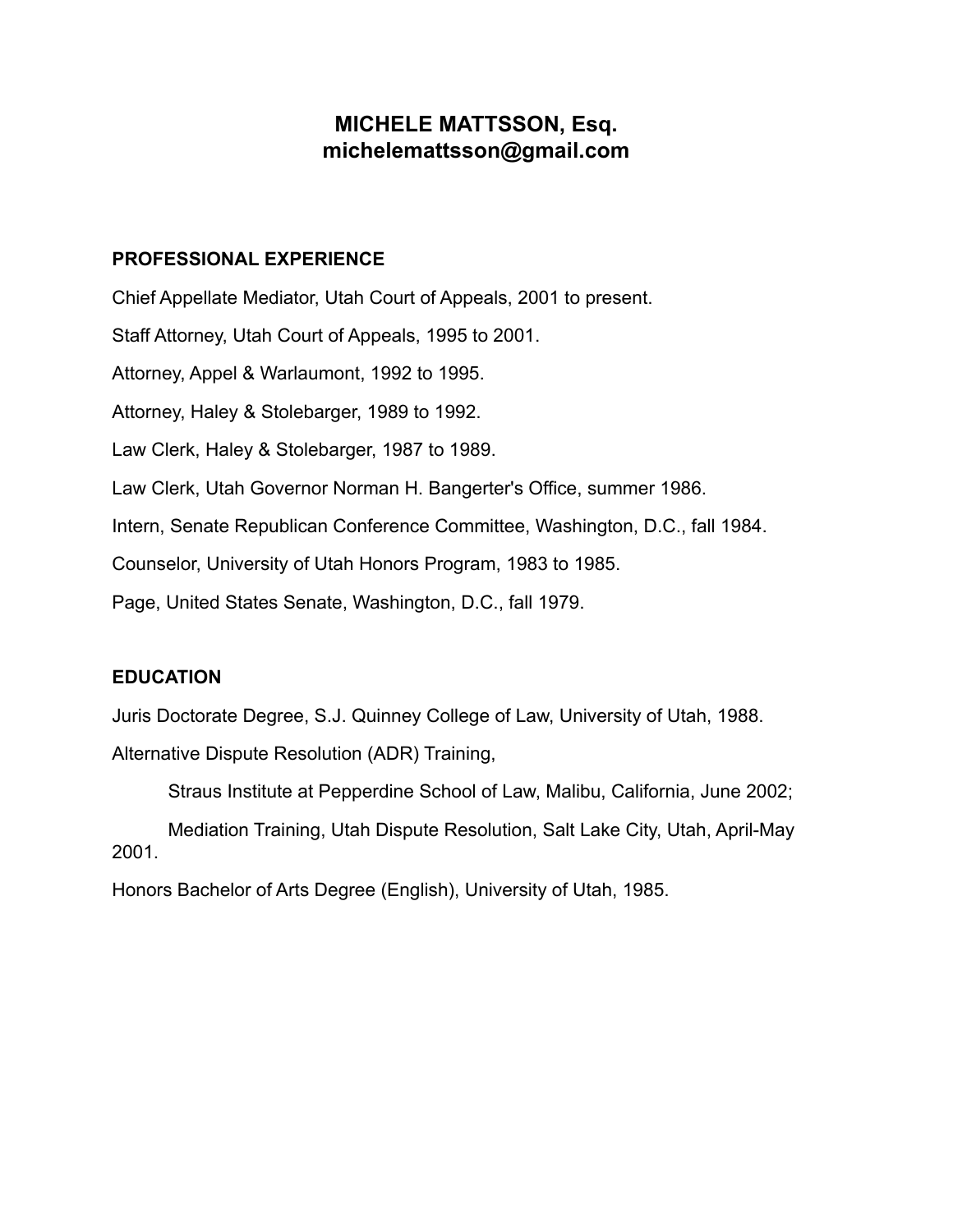### **Student Honors/Activities:**

## **Law School:**

*Journal of Contemporary Law/ Journal of Energy Law and Policy*

Note and Comment Editor, 1987 to 1988.

Staff Member, 1986 to 1987.

Author, Comment, "Radioactive Waste in Our Backyards:

A State's Perspective," 9 J. Energy L. & Pol'y 47 (1988).

# **Undergraduate:**

Phi Beta Kappa

Phi Kappa Phi

Beehive Honor Society

Owl and Key (Senior Honor Society)

Skull and Bones (Junior Honor Society)

Mortar Board (Junior Honor Society)

Honors at Entrance Scholarship

Liberal Education Study Abroad Scholarship, (Neuchâtel, Switzerland)

# **PROFESSIONAL AND VOLUNTEER SERVICE**

# **Utah State Bar/ADR-Related Service:**

Alternative Dispute Resolution Committee for Utah State Courts,

Committee Member, 2001 to present.

Utah Dispute Resolution:

Board Member, 2008 to present;

Vice Chair, 2009 to present;

Member, Personnel and Programs Committee, 2009 to present.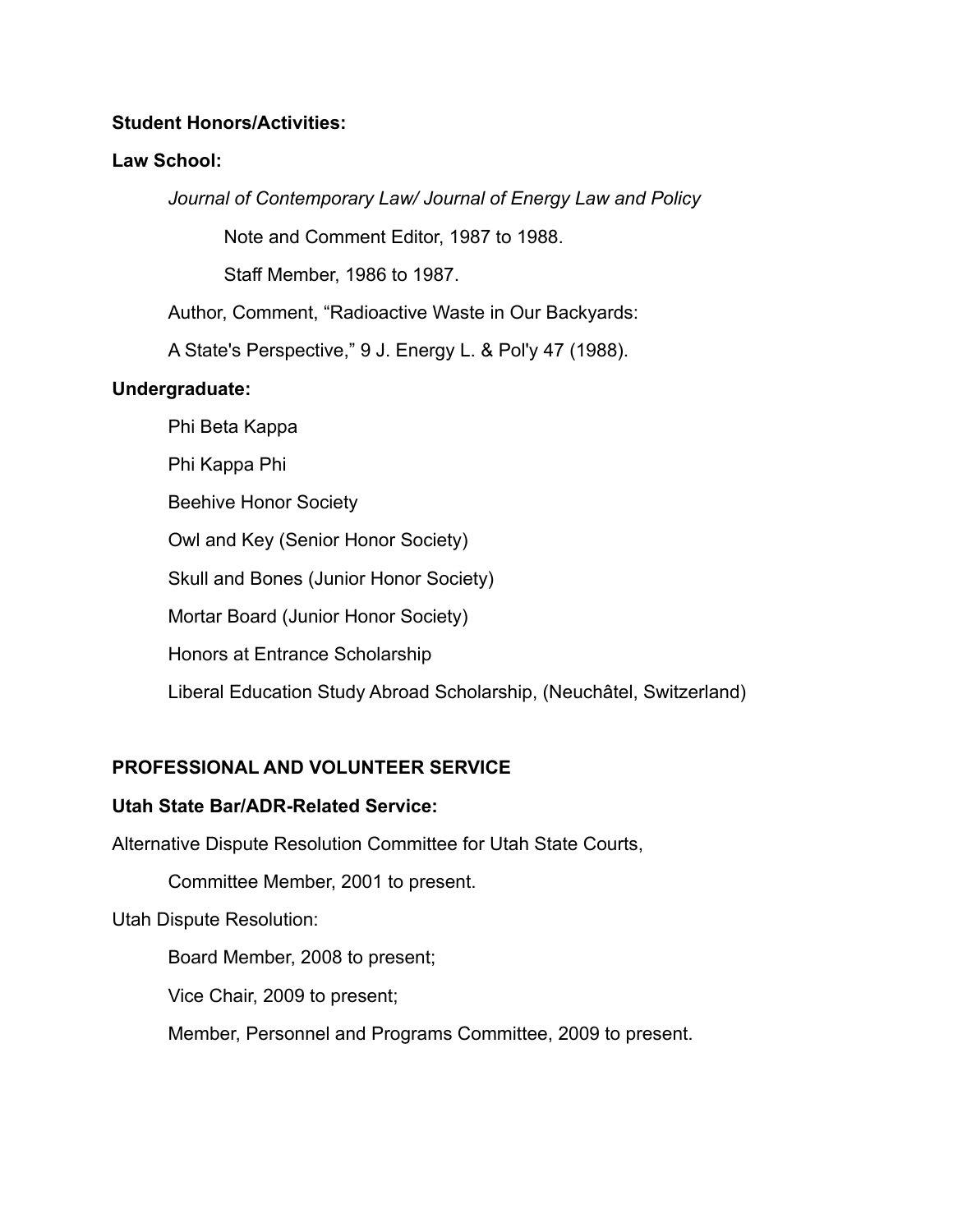### **Utah State Bar/ADR-Related Service (continued):**

Utah Council on Conflict Resolution:

Board Member, 2013 to present;

Peacekeeper Award Committee, 2016 to present;

Board Chair, 2013 to 2014;

Chair, May 2008 Symposium entitled "Coming Together";

Member, Symposium Planning Committee, 2002 to 2010.

Dispute Resolution Section of Utah State Bar, Executive Committee:

Past Chair, 2007 to 2008;

Chair, 2006 to 2007;

Vice-Chair, 2005 to 2006;

Secretary, 2004 to 2005;

Treasurer, 2003 to 2004.

Member, Planning Committee for Utah State Bar Annual Convention, 2003 to 2008.

Member, Planning Committee for Utah State Bar Spring Convention, 2003 to 2008.

Speaker at Mid-Year Utah Bar Convention in St. George, Utah, 2004, 2007, 2008.

Speaker at Annual Utah Bar Convention in Sun Valley, Idaho, 2003, 2004, 2007.

Moderator of panel discussion at Utah State Bar's Fall Forum, 2005.

Guest speaker, University of Utah School of Law, Judicial Process Class, 2004 to 2010.

Guest speaker, Bar section meetings/CLE presentations, 2003 to 2011.

#### **Other Community Service:**

University of Utah Board of Trustees (2008 to 2016):

Chair (first woman), 2014 to 2016;

Vice Chair, 2009 to 2014;

Member of Subcommittees—Executive, Audit, Finance, Community Forum.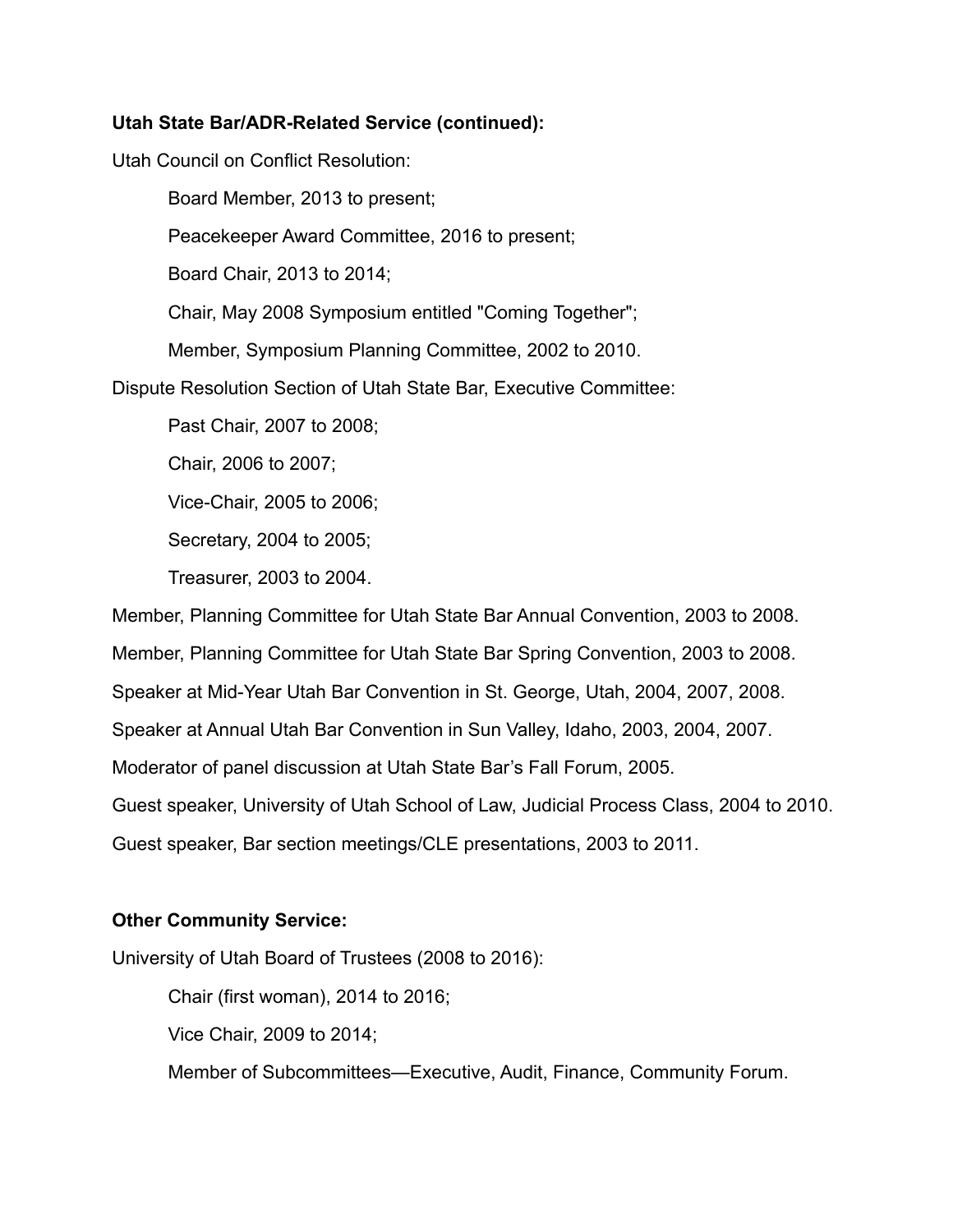### **Other Community Service (continued):**

University of Utah Alumni Association (2005 to 2011):

President, 2008 to 2011;

Board Member, 2005 to 2008;

Member of Subcommittees—Executive, Scholarships and Awards, Marketing, House Renovation.

University of Utah Board of Advisors, Undergraduate Advancement, 2016 to present.

University of Utah Humanities Partnership Board Member, January 2017 to present.

University of Utah Crimson Parents

Chair, January 2017 to present.

Town Club of Salt Lake City, member, 2012 to present:

Treasurer, 2016 to present;

Assistant Treasurer, 2015 to 2016;

Drafted re-write of Bylaws, 2016.

Board Member, Utah Museum of Fine Arts Leadership Council, 2009 to 2016.

Board Member, Red Butte Garden Board of Directors, 2006 to 2016.

Board Member, KUED, 2011 to 2017.

Member, University of Utah School of Music Ambassadors, 2006 to 2013.

Volunteer, Indian Hills Elementary School, 2000 to 2008.

Assistant Coach, Junior Jazz Basketball, 2004 to 2008.

Board Member, Legal Aid Society, 2000 to 2006.

Board Member, University of Utah Crimson Club, 2000 to 2004.

President, University of Utah Inter-Fraternity Alumni Association, 1992 to 1993.

President, Kappa Gamma Sorority House Corporation, 1991 to 1992.

Member, Utah State Bar Committee on Domestic Violence, 1991 to 1992.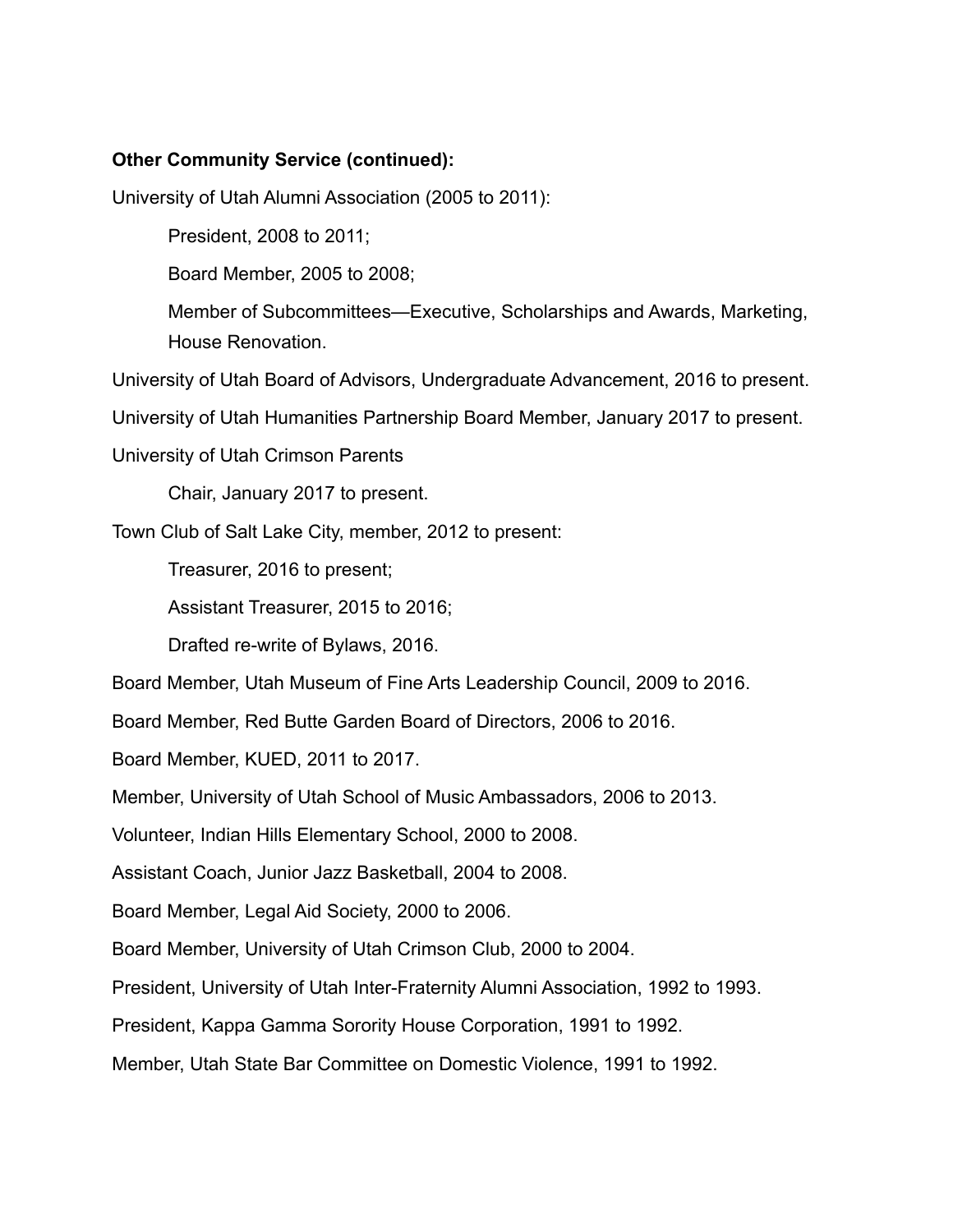### **ARTICLES/SPEECHES**

**"Mediation in Administrative Agencies,"** Second Annual ALJ, Government and Admin Law Conference, May 2015, Salt Lake City, Utah, panel member.

**"Hidden Advocacy Strategies in Mediation,"** Excellence in ADR: Mastering Process, Advocacy and Ethics seminar, March 2011, Salt Lake City, Utah, author and panel moderator.

**"Civility and Mediation,"** ADR Academy, December 2010, Salt Lake City, Utah, author and speaker.

**"Mediation Hits the Headlines: What You May Not Know But Should,"** July 2009, December 2009, Utah State Bar Annual Convention, Sun Valley, Idaho, and "Best of Series," Salt Lake City, Utah, speaker.

**"Mediation, Arbitration, and Litigation,"** March 2009, Governor's Economic Summit, Salt Lake City, Utah, speaker.

**"Understanding Cultures: A Tool for Problem Solving**," May 2008, Utah Council on Conflict Resolution Symposium, Salt Lake City, Utah, author and speaker.

**"Utah Court and Agency Programs**," April 2008, Utah Agency Conference, Salt Lake City, Utah, author and speaker.

**"How to Prepare for and Succeed in Mediation,"** December 2007, Utah State Bar Presentation, Salt Lake City, Utah, author and speaker.

**"The Mediation Process--Do What Works: Joint Meetings, Caucuses, Stages, Phases,"** September 2007, ADR Academy, Salt Lake City, Utah, author and speaker.

**"Mediation Musings,"** July 2007, Utah State Bar Annual Convention, Sun Valley, Idaho, author and speaker.

**"Utah Court of Appeals: What We've Learned in Twenty Years,"** July 2007, Utah State Bar Annual Convention, Sun Valley, Idaho, author and speaker.

**"Appellate Mediation: It's Never Too Late to Mediate,"** May 2007, Utah State Bar Appellate Law Section, Salt Lake City, Utah, author and speaker.

**"ADR is For You: What Can Be Learned from Court Programs,"** 2007, Utah State Bar presentation, Salt Lake City, Utah, author and speaker.

**"Appellate Mediation,"** Southern Utah Bar Association Conference, December 2006, St. George, Utah, author and speaker.

**"Why Don't You Let Us Talk: Advice Practitioners Have For Mediators,"** October 2006, ADR Academy, Salt Lake City, Utah, author and speaker.

**"Don't Eat That Poison Apple: Tips on How to Successfully Mediate,"** October 2006, Utah State Government Conference, Moab, Utah, author and speaker.

 **"Here's Why You Should Settle Your Case on Appeal,"** 2005, author.